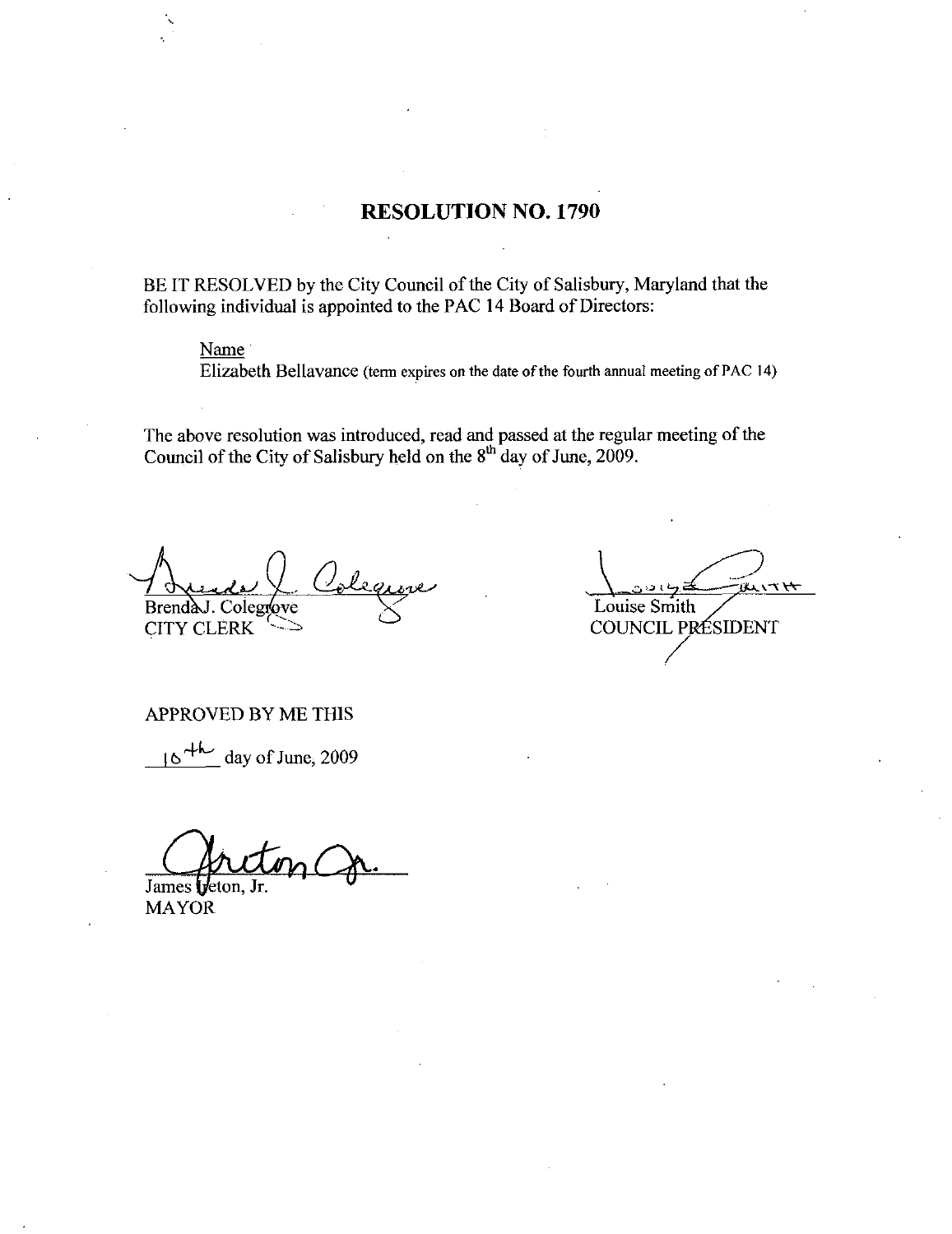# INTER

# $\frac{1}{\sqrt{1-\frac{1}{1-\frac{1}{1-\frac{1}{1-\frac{1}{1-\frac{1}{1-\frac{1}{1-\frac{1}{1-\frac{1}{1-\frac{1}{1-\frac{1}{1-\frac{1}{1-\frac{1}{1-\frac{1}{1-\frac{1}{1-\frac{1}{1-\frac{1}{1-\frac{1}{1-\frac{1}{1-\frac{1}{1-\frac{1}{1-\frac{1}{1-\frac{1}{1-\frac{1}{1-\frac{1}{1-\frac{1}{1-\frac{1}{1-\frac{1}{1-\frac{1}{1-\frac{1}{1-\frac{1}{1-\frac{1}{1-\frac{1}{1-\frac{1}{1-\frac{1}{1-\frac{1}{1-\$

# OFFICE OF THE MAYOR

| To:      | John Pick<br>٠            |
|----------|---------------------------|
| From:    | Sherrell McBride $\leq$   |
| Subject: | PAC 14 Board of Directors |
| Date:    | June 4, 2009              |

Mayor Ireton would like to appoint the following person to the PAC 14 Board of Directors ending in the following term

Name

Elizabeth Bellavance (term expires on the date of the fourth annual meeting of PAC 14)

Mrs. Bellavance will serve as the appointed joint member of the City and County.

Attached you will the Resolution necessary for her appointment. We will forward Mrs. Bellavance biographical information to you. Please forward this information to the City Council so it may be placed on the agenda for the next Council meeting. Please let me know if you have any questions

Attachment

Cc: Mayor Ireton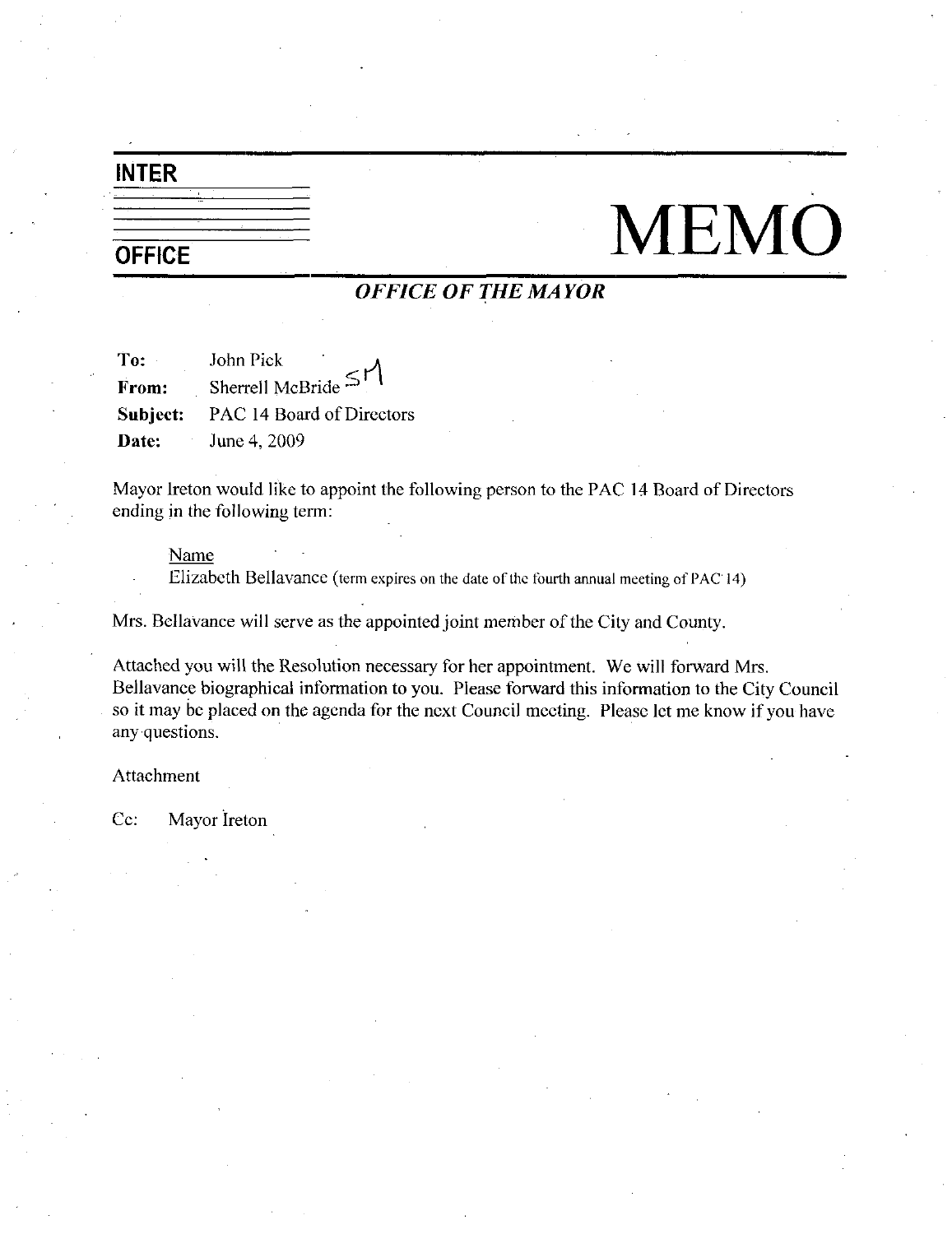| N | $\mathbf{T}$ | <b>E</b> | <b>R</b> |
|---|--------------|----------|----------|
|   |              |          |          |
|   |              |          |          |
|   |              |          |          |
|   |              |          |          |

# MEMO

# O <sup>F</sup> <sup>F</sup> <sup>I</sup> C E

# OFFICE OF THE CITY CLERK

To: City Council members From: Kim Nichols *Yew* Subject: Elizabeth Bellavance - Bio **Date:** June 5, 2009

Attached is the biography for Elizabeth Bellavance This should have been included with Resolution No.1790 (appointment of Mrs. Bellavance to the PAC 14 Board of Directors) in the June 8, 2009 briefing book, but had not yet been received.

If you have any questions, please let me know.

cc: Mayor Ireton<sup>\*</sup> Brenda Colegrove John Pick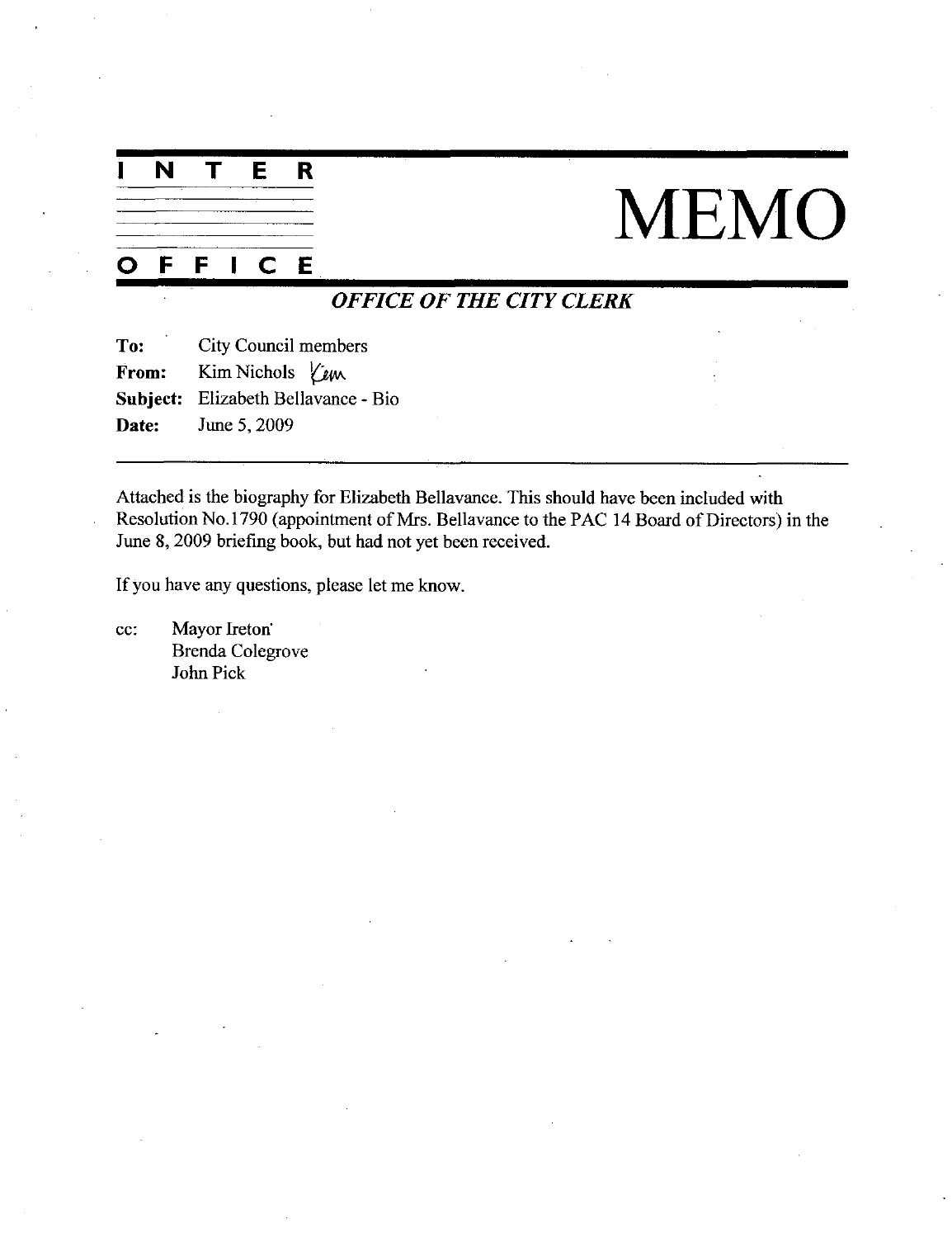# **ELIZABETH C. BELLAVANCE** 411 DOGWOOD DRIVE 411 DOGWOOD DRIVE<br>
SALISBURY, MD 2180<br>
410-543-6550<br>
thellow se@aslisbury.co  $410-543-6550$ ecbellavance@salisbury.edu

### IMMIGRANT RELATED WORK EXPERIENCE

Coordinated LSTA Grant to promote Hispanic Outreach Fall, 2005-Spring 2006

Target Population: 309,952 citizens within the 8 Eastern Shore Counties served by the <sup>8</sup> county libraries

Duties included: Assisting Project Director in promoting the project to IMLS, DLDA, ESRL library directors, staff, network service providers; forming and conducting advisory group of participants from 8 county libraries; measuring and increasing sensitivity of library staff to cultural diversity of Spanish-speaking community toward increasing their services to this target population; supervising format and providing all content for resultant project website--Project Adelante

Result: County libraries have increased Hispanic holdings and programming; funded library personnel to take Spanish language course in library related terminology

### RELATED VOLUNTEERISM

Provided testimony two consecutive years to Maryland Legislative Committees on the value of <sup>a</sup> licensed immigrant workforce to Shore employers <sup>2006</sup> thru <sup>2007</sup>

Initiated and Chaired Committee of local bankers, service providers, local gov't, member, realtors, advocates to research mortgaging options for immigrant population 2006-2007 Initiated and Chaired Committee of local bankers, service providers, local gov't. member realtors, advocates to research mortgaging options for immigrant population 2006-2007<br> **Result:** Uncovered Self-Help, Inc. in NC, now

Result: Uncovered Self-Help, Inc. in NC, now licensed in MD and VA to provide mortgages and business loans on the basis of ITINS so that immigrants can own a home.

to Salisbury June 2005

Otained all testimonials of major Shore Employers, including Delmarva Poultry Industry, Peninsula Regional Medical Center, Chesapeake Nurseries, Shore Transit, and minor employers in landscaping, wholesale and retail produce, clergy in immigrant ministry, the undocumented themselves to raise awareness about the need for drivers icensing in this rural area inadequately served by public transportation

Result: Through this work, I found Curran's March 2003 Opinion No. 03-014, enabling hundreds of area Hispanics to be licensed at Salisbury MVA.

hundreds of area Hispanics to be licensed at Salisbury MVA.<br>Formed and Chaired Sub-Committee on Public Safety for Bienvenidos, a network of area Formed and Chaired Sub-Committee on Public Safety for Bienvenidos, a network of social service agencies providing to immigrants on the Shore, under SU's BEACON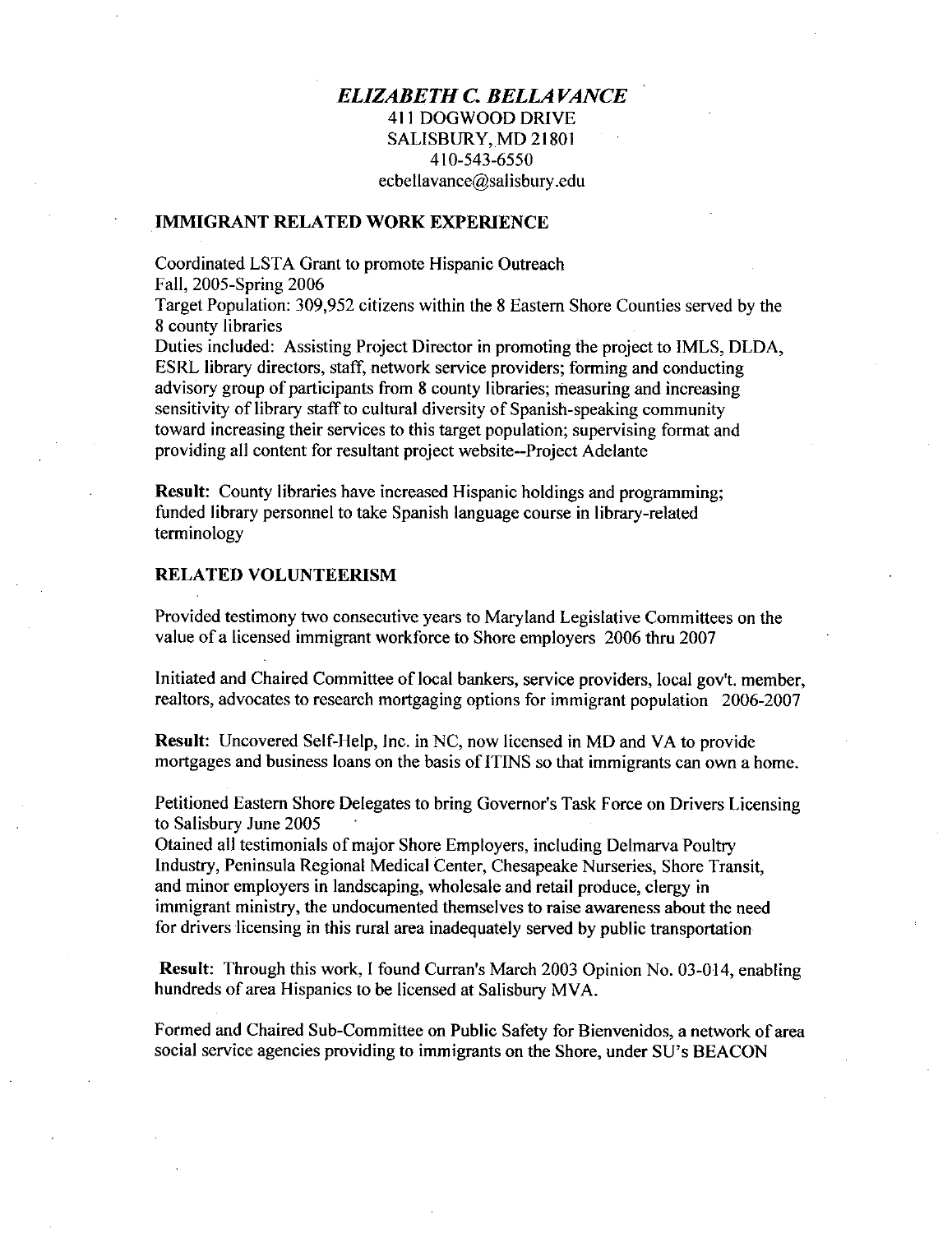Elizabeth Bellavance page 2

Result: Public Hearing on Immigrant Safety 2004. Attendees included service providers, city, county, state police law enforcers, county council members, immigrant advocates, and clergy in immigrant ministry toward addressing criminal activity against area immigrants. Testimony provided by immigrant victims raised the consciousness of relevant parties

Arranged for liaison officers representing city and county law enforcement to attend monthly meetings of Bienvenidos

# RELATED AWARDS

Sonstreasness of Ferenin parties<br>Arranged for liaison officers representing cit<br>monthly meetings of Bienvenidos<br>RELATED AWARDS<br>Governor's Volunteer Service Award 2008<br>Nominated for Hispanic Heritage Award by<br>Affairs for "t Arranged for liaison officers representing city and county la<br>monthly meetings of Bienvenidos<br>RELATED AWARDS<br>Governor's Volunteer Service Award 2008<br>Nominated for Hispanic Heritage Award by theGovernor's (<br>Affairs for "the Nominated for Hispanic Heritage Award by the Governor's Commission on Hispanic Affairs for "the support you provide to the Hispanic Community" Annapolis 2005

### EDUCATION

Duquesne University Master of Arts in English<br>Middlebury College Bachelor of Arts in Engli Middlebury College Bachelor of Arts in English with Honors<br>Post Masters Michigan State University Michigan State University Teaching English as a Second Language Framingham State University Bilingual Education

#### PAST EMPLOYMENT

University of Maryland Eastern Shore Remediated students aspiring to pass the English Proficiency Test required for graduation Fall 2005 thru Spring 2008

Eastern Shore Regional Library LSTA Grant Project Coordinator January August<sup>2004</sup>

Salisbury University 1981-2003 Career Services Career Development Advisor Developmental Studies Instructor Career Services Career Developme<br>Developmental Studies Instructor<br>Co-editor Literature/Film Quarterly

Framingham State College 1974-1977 ESL Instructor, Adult Education

On-site ESL Consultant for US State Dept., The American Schools Bilbao, Madrid, Barcelona April-May 1980

Houghton-Mifflin Publishers 1978-1981 Consulting Editor for English Alpha, 6-volume ESL Series